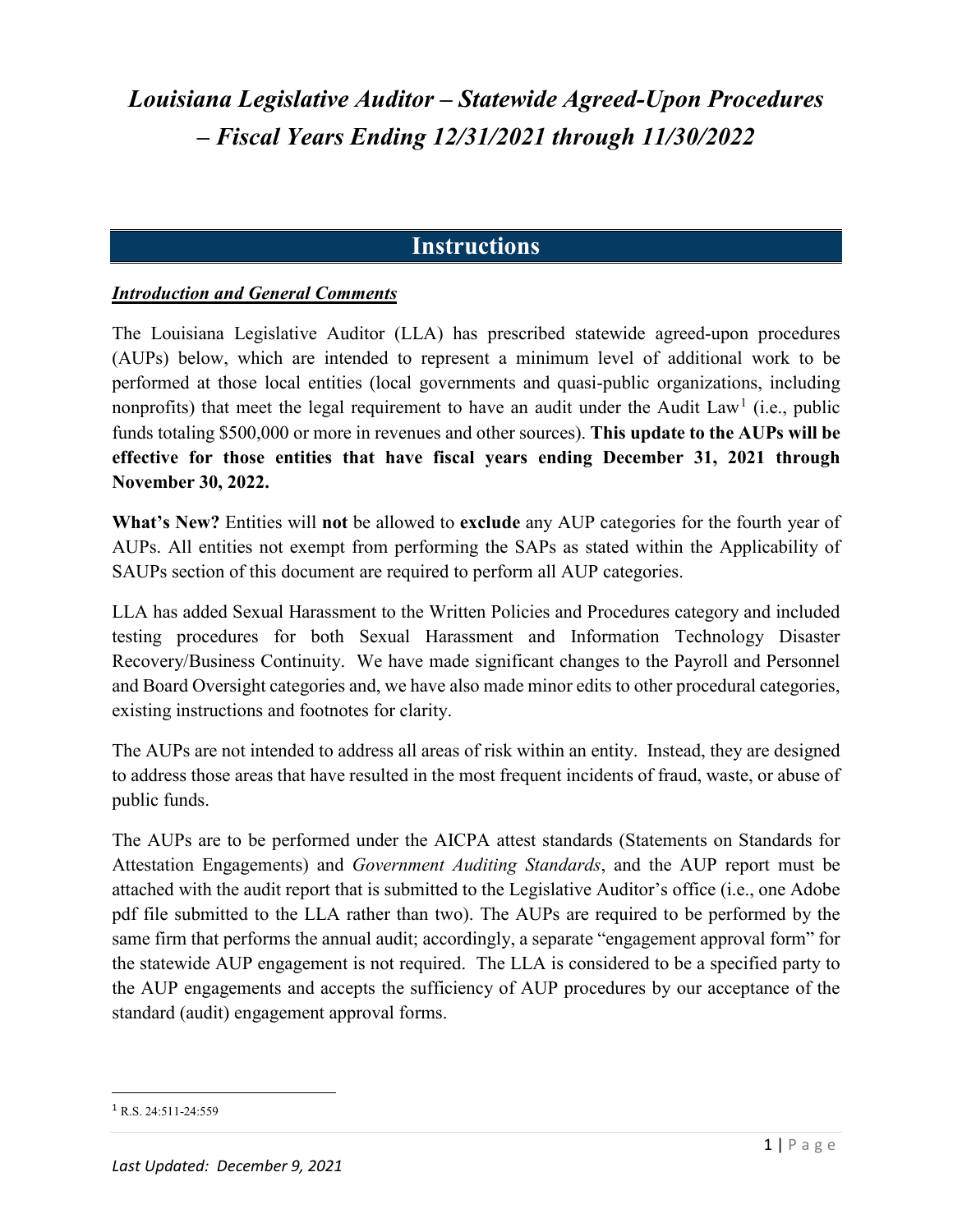All exceptions, other than those related to Information Technology Disaster Recovery/Business Continuity, are to be included in the AUP report with management's responses/corrective actions. To avoid potential conflicts with the attest standards, we recommend that management prepare a single overall response to the AUP report. If management chooses not to respond to the AUP exceptions at all, the practitioner must include a statement that "management declined to respond to the exceptions or provide a plan of corrective action." If no exceptions are noted when performing a procedure, "no exceptions were found as a result of this procedure" is an acceptable result in the AUP report.

To avoid the possible exposure of entity information technology vulnerabilities, we ask that results of the Information Technology Disaster Recovery/Business Continuity AUP testing be discussed with management and not shown within the AUP report. Instead, we ask that each procedure under the Information Technology Disaster Recovery/Business Continuity AUP category be followed by the statement, "**We performed the procedure and discussed the results with management."** *Note: The practitioner should maintain documentation of Information Technology Disaster Recovery/Business Continuity AUP testing and subsequent results in the engagement workpapers*.

The attestation standards for agreed-upon procedures engagements require that the practitioner report exceptions to procedures even when there are compensating controls; however, the LLA does not want to penalize entities for exceptions that do not directly correspond to control risks. Accordingly, if the entity had exceptions within an AUP category, based strictly on the wording of the procedure, but the practitioner believes that compensating controls **fully** mitigated the underlying control risk, the entity may report no exceptions. The practitioner should maintain documentation of compensating controls in the engagement workpapers.

Please note the results of the AUPs do not change the practitioner's separate responsibility to report significant deficiencies, material weaknesses, material noncompliance, etc., as part of the regular audit engagement. However, the practitioner should not include the AUP exceptions or internal auditor's exceptions (or a reference to the exceptions) in the audit report's schedule of findings, unless an AUP or internal audit exception rises to the level of a significant deficiency or material weakness and is included as a finding for purposes of the audit. Similarly, AUP exceptions should not be copied and pasted as findings in the LLA report submission portal unless they are addressed as findings in the audit report.

Under the attest standards, practitioners are also allowed to report "knowledge of matters outside agreed-upon procedures" within the AUP report if they discover a control deficiency or noncompliance that does not meet the definition of an exception under the AUPs. While the reporting of these matters with the AUP report is at the practitioner's discretion, the practitioner still has an obligation to consider the associated risk/noncompliance as part of his or her audit.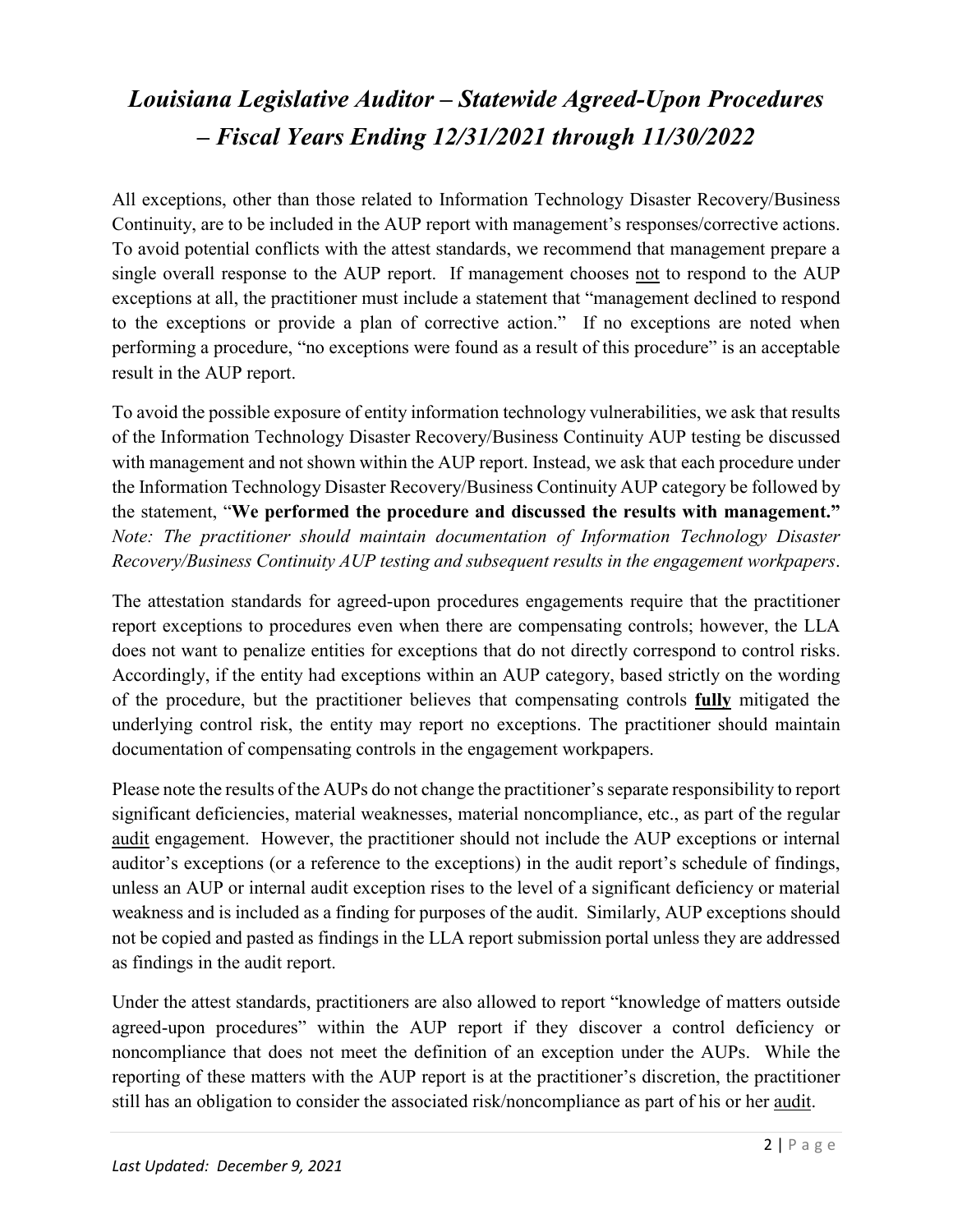If the practitioner has gained "knowledge of matters outside agreed-upon procedures" related to fraud, theft, or the pledge/loan/donation of public funds (LA Const. Art. 7, Section 14<sup>[2](#page-2-0)</sup>), and the practitioner does not include these matters in either the AUP report or in the audit report, the practitioner **MUST** contact the LLA to discuss before submitting the reports.

#### *Applicability of AUPs*

Those local entities that do not meet the legal requirement to have an audit under the Audit Law (i.e., public funds totaling less than \$500,000 in revenues and other sources) are exempt from performing these AUPs. If an entity elects to have an audit but is not required to have an audit under the Audit Law, the entity would be exempt from performing these AUPs.

For purposes of the Audit Law, public funds are generally defined as follows:

- For governmental entities, including non-profits created by a governmental entity to perform the same activities as the governmental entity, **all** revenues and other sources are considered to be public funds.
- For non-profit entities, any funds received from state or local governments, including grants, loans, transfers of property, awards, direct appropriations, and pass-through federal funds are considered to be public funds. Public funds also include direct federal funds unless the non-profit receives **only** federal direct funds (i.e., even \$1 of other public funds requires the non-profit to treat federal direct funds as public funds for purposes of the Audit Law). Medicare and Medicaid funds are considered to be contract/vendor payments and are not considered public funds for non-profits.

If either a governmental or non-profit entity has met the Audit Law threshold, and all or part of the entity's public funds are federal major program funds (either direct or pass-through) tested under the entity's Single Audit during the fiscal period, the entity may exclude those AUP categories that are covered under federal program testing, regardless of whether the federal program testing includes the same procedures or sample sizes. For example, a non-profit entity that has one federal program subject to Single Audit testing may exclude credit cards, travel expenditures, non-payroll disbursements, contracts, and payroll and personnel if these areas are subject to testing under Allowable Costs and Procurement in the OMB Compliance Supplement; however, the entity would still be subject to other AUP areas that are not addressed in the OMB Compliance Supplement (e.g., board or finance committee, bank reconciliations). However, an entity that has other public funds not subject to testing under the Single Audit must still test those funds under the statewide AUPs. In that situation, we recommend selecting sample sizes for the

<span id="page-2-0"></span><sup>&</sup>lt;sup>2</sup> Article 7, Section 14 of the Louisiana Constitution prohibits the loan, pledge, or donation of funds, credit, property, or things of value (e.g. cash advances or non-business purchases, regardless of whether they were reimbursed).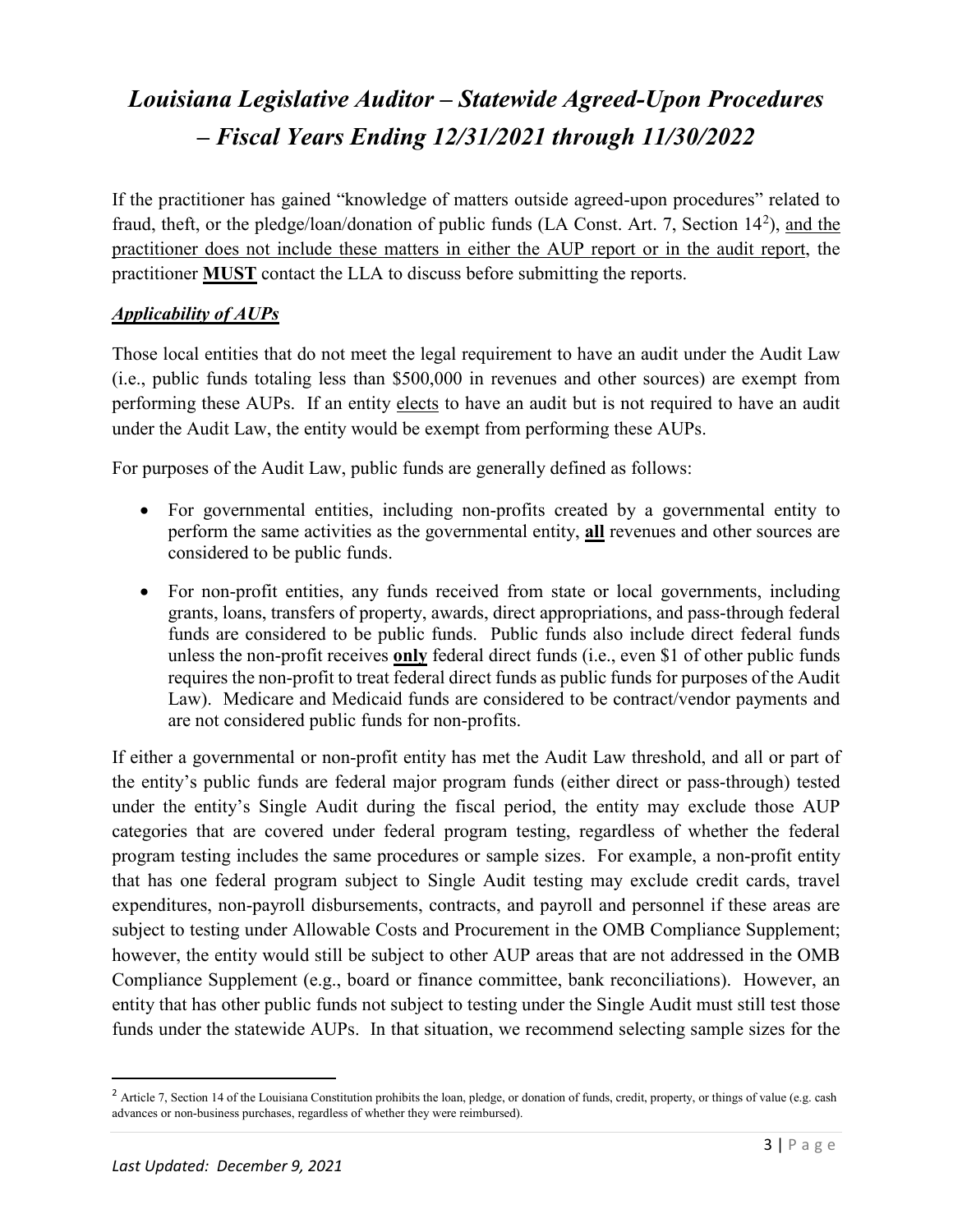applicable AUP categories from the overall population of transactions and then removing those sample items that fall within Single Audit testing. Alternatively, the practitioner could apply a pro-rata ratio to the statewide AUP sample sizes to accomplish the same goal.

State entities whose financial information is included in the Annual Comprehensive Financial Report of the State of Louisiana, or local entities subject to Act 774 of 2014 (i.e., St. Tammany Parish), are exempt from the AUPs below. Private and parochial schools, as well as university foundations, facility corporations, and booster associations, are specifically excluded by law from having to provide audit reports to the LLA and are exempt from the AUPs. Real estate for-profit limited partnership entities have been exempted from the AUPs based on the nature of their operations.

The scope of the AUPs applies to the primary reporting entity and is not required to be extended to discretely presented component units of the entity; however, entities that are discrete component units of a larger government, and separately report to the LLA, are individually subject to the AUPs. Discrete component units that separately report to the LLA but have portions of their operations performed by the primary government (e.g., payroll processing) are exempt from those portions of the AUPs relating to the operations performed by the primary government; instead, AUPs performed at the primary government should address those areas (e.g., payroll processing) because the controls exist at the primary government.

All fiduciary funds should be included within the scope of the AUPs, including custodial funds administered by sheriffs or other tax collectors.

For quasi-public organizations, including non-profits, only those AUP areas applicable to public funds administered by the quasi-public organization are required to be included within the scope of the AUP engagement.

School student activity fund accounts may be excluded from testing under the AUPs if they are otherwise addressed in a separately contracted audit or agreed-upon procedures engagement (does not have to include the same procedures as in the statewide agreed-upon procedures). In this situation, the audit or agreed-upon procedures report is already required to be submitted to the LLA as a separate engagement and does not need to be attached in the pdf file with the practitioner's audit/AUP report.

Please note that the statewide AUPs included in this document apply only to local governments and quasi-public entities that meet the requirement to have an audit under the Audit Law. The LLA also has 4 other types of agreed-upon procedures engagements that should not be confused with the statewide AUPs, as follows: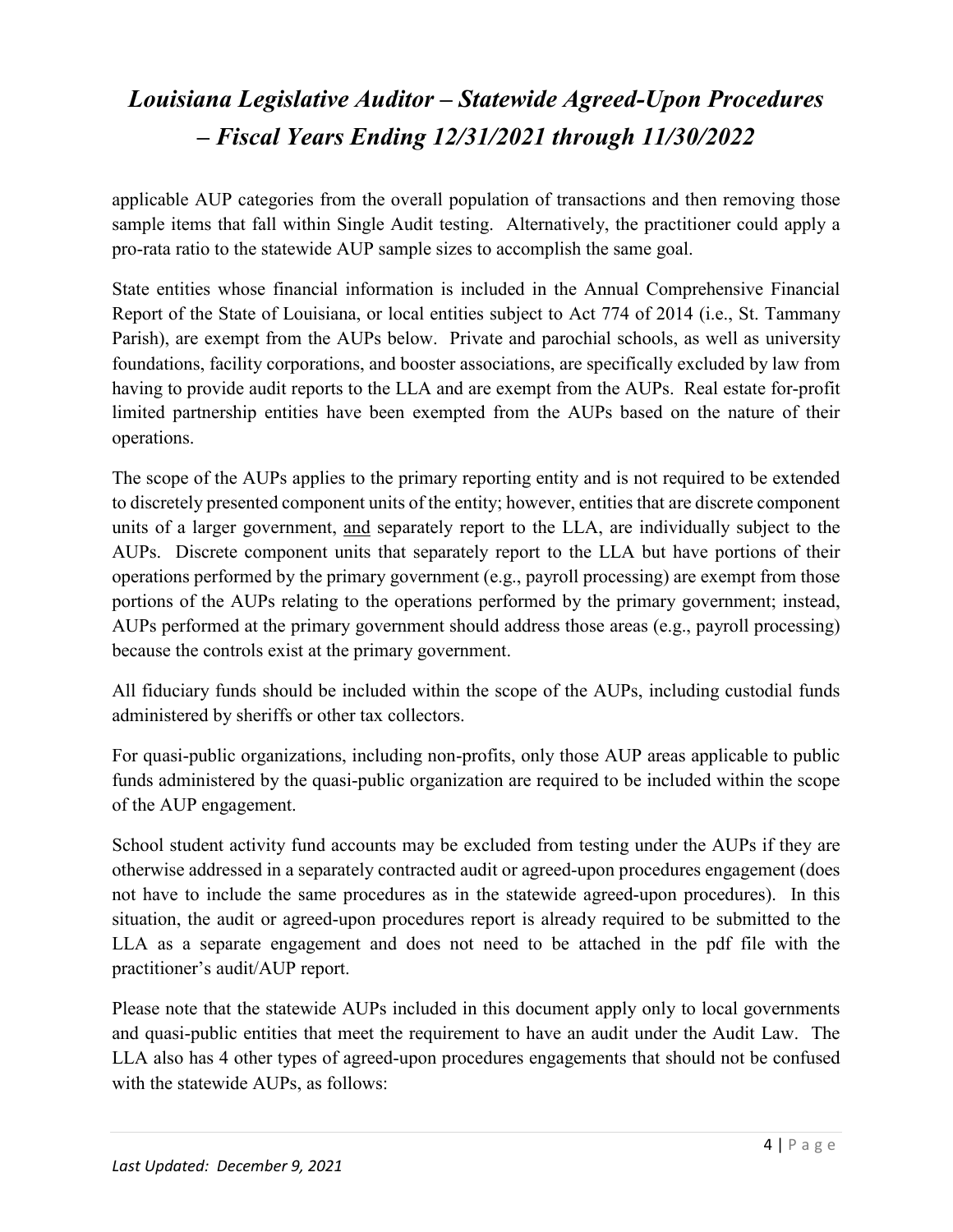- State entity (not "statewide") agreed-upon procedures are required for certain engagements for entities that are included in the state's ACFR. These engagements are contracted directly by the LLA's Financial Audit Services group and do not apply to local governments or quasi-public entities.
- Review/Attest engagements include agreed-upon procedures for local governments and quasi-public entities that differ from the statewide AUPs and apply only to those entities that receive public funds between \$200,000 and \$500,000.
- Act 774 AUPs apply only to local governments and quasi-public entities in St. Tammany Parish that receive public funds of \$75,000 or greater. These agreed-upon procedures are customized by the LLA for each engagement.
- Department of Education Performance Measures AUPs are required for school boards and charter schools.

More than one set of agreed-upon procedures may be required, depending on whether each criterion above has been met. For example, an entity in St. Tammany Parish with public funds between \$200,000 and \$500,000 would be subject to both the Review/Attest AUPs, as well as the Act 774 AUPs. Similarly, a parish school board with public funds of \$500,000 or greater would be subject to both the statewide AUPs and the Department of Education Performance Measures AUPs.

### *Options and Alternatives*

The practitioner may avoid duplication of existing audit procedures by using the same transactions for both audit and AUP purposes. For example, if the AUPs indicate that 10 random transactions should be selected and the practitioner would otherwise plan to test 25 random transactions as part of the entity's audit, the practitioner may use the same 10 transactions for both the audit and the AUP engagement.

If the entity employs one or more internal auditors, the practitioner documents reliance upon the internal audit function as part of the entity's audit, and the internal auditor performs one or more of the specific procedures identified for the same fiscal period (internal auditor is not required to perform procedures under the attest standards), then the practitioner does not have to include those specific procedures as part of the scope of the AUP engagement or include those specific procedures in the AUP report. In that situation, the practitioner should perform the remaining AUPs under the attest standards and document in the AUP report, but should not include or reference the internal auditor's report(s) in the practitioner's AUP report. The practitioner must include a copy (or copies if the internal auditor has multiple reports that address AUP procedures) of the internal auditor's procedures performed and exceptions noted when submitting the audit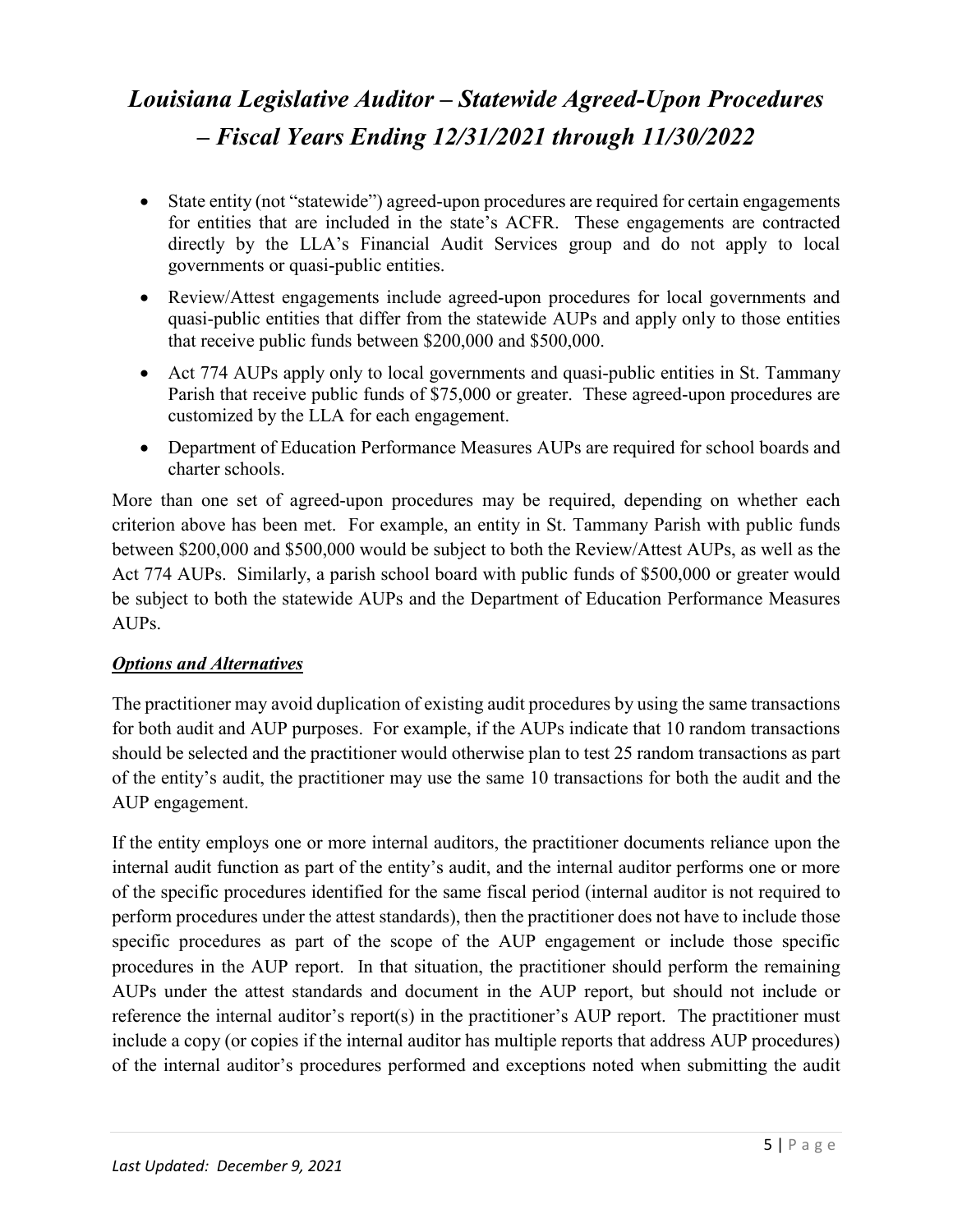report and AUP report to the LLA. In this situation, all three reports should be submitted to the LLA as one Adobe pdf file, and all three reports will be issued by the LLA as public documents.

To avoid creating an undue burden on practitioners, the AUPs may be performed for a 12-month "fiscal period" that does not coincide with the entity's fiscal year, as long as the 12-month fiscal period is no more than 3 months prior to the end of the entity's fiscal year. For example, the practitioner may perform AUPs for the fiscal period April 1, 2021 through March 31, 2022 for an entity with a fiscal year ending June 30, 2022. All AUPs will reference "fiscal period" to mean the 12-months covered by the AUPs. If the entity elects to change its "fiscal period," the subsequent year of AUP testing must not leave a gap between fiscal periods. For example, a change from a March 31 fiscal period end to a June 30 fiscal period end would require a 15-month AUP engagement in the year of change.

For nonprofit entities, only those AUPs relevant to public monies are required to be included in the scope of the AUP engagement. For example, if a nonprofit receives \$10 million in non-public funds and also receives \$500,000 in public funds, only the \$500,000 in public funds would be subject to the AUPs if the funds are not otherwise commingled. In this example, if the nonprofit did not use any of the \$500,000 in public funds for payroll or travel expenses, the portions of the AUPs relating to these areas are not required to be included in the scope of the AUP engagement or report.

If the practitioner believes the AUPs collectively cannot be performed based on the nature of the entity's operations, please contact the LLA to request an exemption to the AUPs. If a specific procedure cannot be performed based on the nature of the entity's operations, an equivalent procedure may be substituted (e.g., alternate sampling population, alternate method of compiling documentation) at the practitioner's discretion. Please note the substitute procedure would need to be included in the AUP report in place of the original procedure, and this change in procedures may require the practitioner to update his or her client engagement agreement accordingly.

For school boards only, the practitioner should consider the deposit site and collection location to be the same if there is a central person (secretary or bookkeeper) through which collections are deposited. The practitioner is required to test documentation at the secretary/bookkeeper level only and is not required to test for completeness of revenues relative to classroom collections by teachers.[3](#page-5-0)

<span id="page-5-0"></span> <sup>3</sup> This exclusion would also apply to procedure #7a below.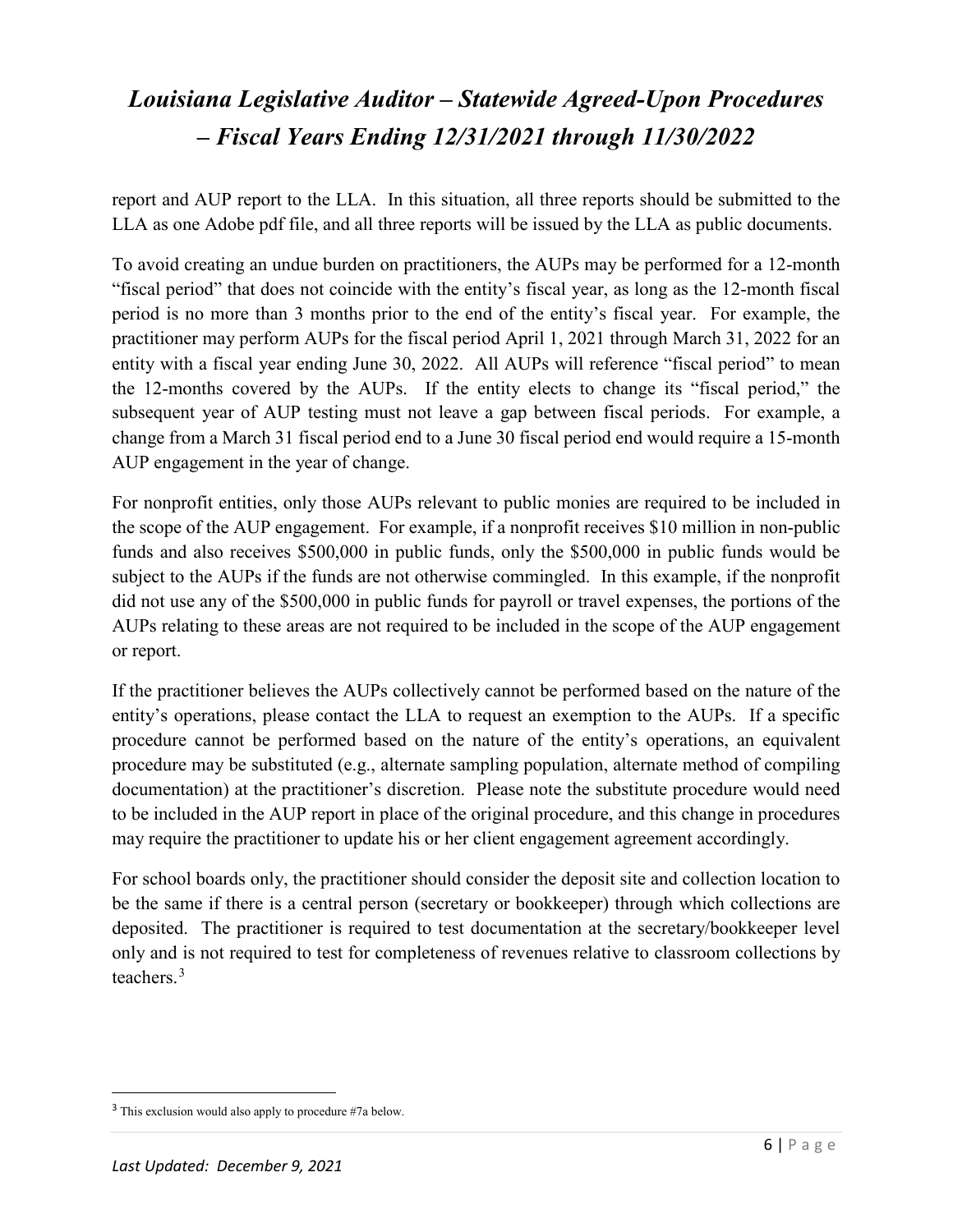### **Procedures**

Report all exceptions to the following procedures, either after each procedure or after all procedures, within each of the fourteen AUP categories. "Random" selections may be made using Microsoft Excel's random number generator or an alternate method selected by the practitioner that results in an equivalent sample (e.g., those methods allowed under the AICPA Audit Guide - *Audit Sampling*).

#### *Written Policies and Procedures*

- 1. Obtain and inspect the entity's written policies and procedures and observe whether they address each of the following categories and subcategories if applicable to public funds and the entity's operations: [4](#page-6-0)
	- a) *Budgeting*, including preparing, adopting, monitoring, and amending the budget.
	- b) *Purchasing*, including (1) how purchases are initiated; (2) how vendors are added to the vendor list; (3) the preparation and approval process of purchase requisitions and purchase orders; (4) controls to ensure compliance with the Public Bid Law; and (5) documentation required to be maintained for all bids and price quotes.
	- c) *Disbursements*, including processing, reviewing, and approving.
	- d) *Receipts/Collections*, including receiving, recording, and preparing deposits. Also, policies and procedures should include management's actions to determine the completeness of all collections for each type of revenue or agency fund additions (e.g., periodic confirmation with outside parties, reconciliation to utility billing after cutoff procedures, reconciliation of traffic ticket number sequences, agency fund forfeiture monies confirmation).
	- e) *Payroll/Personnel*, including (1) payroll processing, (2) reviewing and approving time and attendance records, including leave and overtime worked, and (3) approval process for employee(s) rate of pay or approval and maintenance of pay rate schedules.
	- f) *Contracting*, including (1) types of services requiring written contracts, (2) standard terms and conditions, (3) legal review, (4) approval process, and (5) monitoring process.
	- g) *Credit Cards (and debit cards, fuel cards, P-Cards, if applicable)*, including (1) how cards are to be controlled, (2) allowable business uses, (3) documentation requirements, (4)

<span id="page-6-0"></span> <sup>4</sup> *For governmental organizations, the practitioner may eliminate those categories and subcategories not applicable to the organization's operations. For quasi-public organizations, including nonprofits, the practitioner may eliminate those categories and subcategories not applicable to public funds administered by the quasi-public*.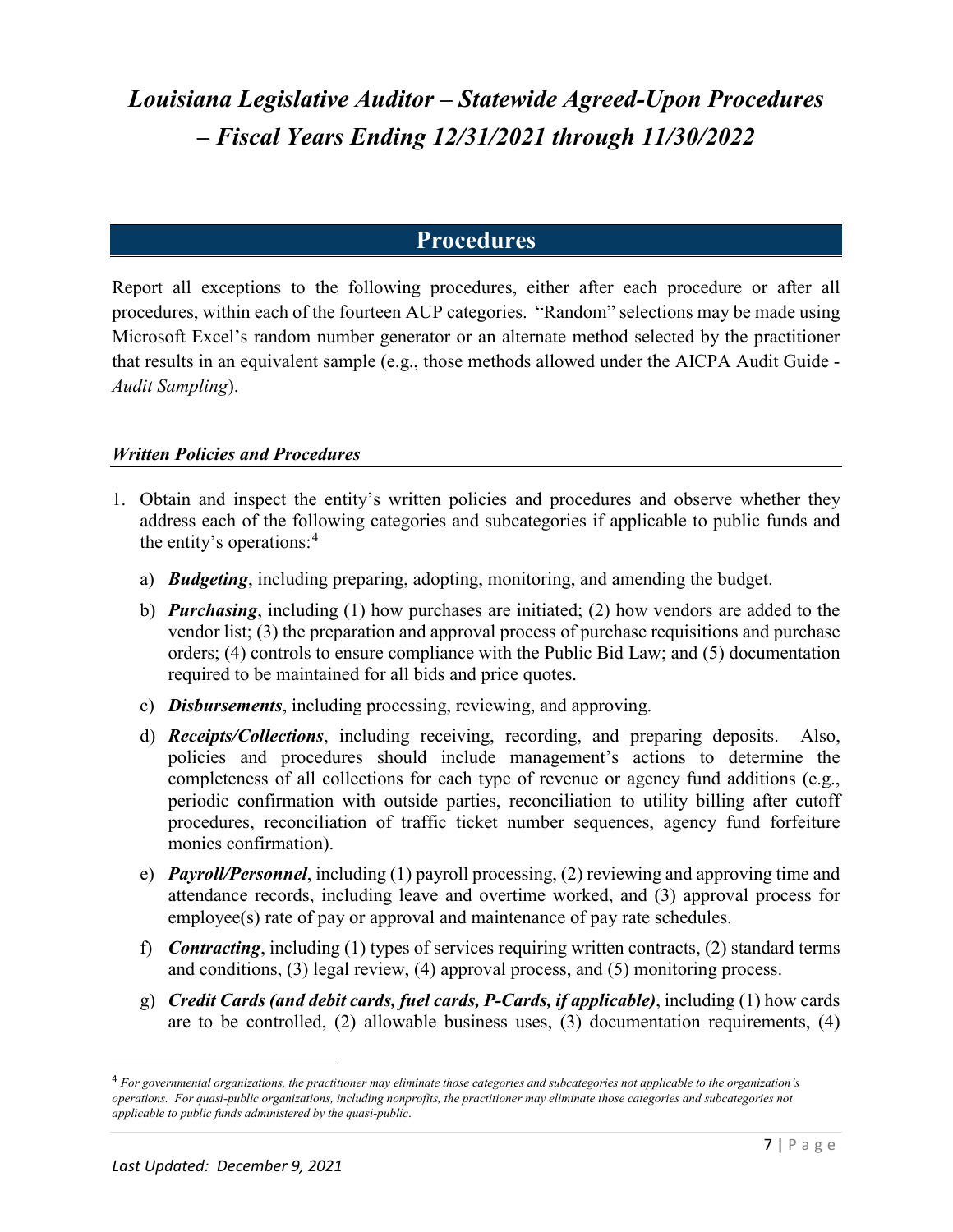required approvers of statements, and (5) monitoring card usage (e.g., determining the reasonableness of fuel card purchases).

- h) *Travel and Expense Reimbursement*, including (1) allowable expenses, (2) dollar thresholds by category of expense, (3) documentation requirements, and (4) required approvers.
- i) *Ethics[5](#page-7-0)*, including (1) the prohibitions as defined in Louisiana Revised Statute (R.S.) 42:1111-1121, (2) actions to be taken if an ethics violation takes place, (3) system to monitor possible ethics violations, and (4) a requirement that documentation is maintained to demonstrate that all employees and officials were notified of any changes to the entity's ethics policy.
- j) *Debt Service*, including (1) debt issuance approval, (2) continuing disclosure/EMMA reporting requirements, (3) debt reserve requirements, and (4) debt service requirements.
- k) *Information Technology Disaster Recovery/Business Continuity*, including (1) identification of critical data and frequency of data backups, (2) storage of backups in a separate physical location isolated from the network, (3) periodic testing/verification that backups can be restored, (4) use of antivirus software on all systems, (5) timely application of all available system and software patches/updates, and (6) identification of personnel, processes, and tools needed to recover operations after a critical event.
- l) *Sexual Harassment*, including R.S. 42:342-344 requirements for (1) agency responsibilities and prohibitions, (2) annual employee training, and (3) annual reporting.

#### *Board or Finance Committee[6](#page-7-1)*

- 2. Obtain and inspect the board/finance committee minutes for the fiscal period, as well as the board's enabling legislation, charter, bylaws, or equivalent document in effect during the fiscal period, and:
	- a) Observe that the board/finance committee met with a quorum at least monthly, or on a frequency in accordance with the board's enabling legislation, charter, bylaws, or other equivalent document.
	- b) For those entities reporting on the governmental accounting model, observe whether the minutes referenced or included monthly budget-to-actual comparisons on the general fund, quarterly budget-to-actual, at a minimum, on proprietary funds<sup>[7](#page-7-2)</sup>, and semi-annual budget-

<span id="page-7-0"></span><sup>&</sup>lt;sup>5</sup> The Louisiana Code of Ethics is generally not applicable to nonprofit entities but may be applicable in certain situations, such as councils on aging. If ethics is applicable to a nonprofit, the nonprofit should have written policies and procedures relating to ethics.

<span id="page-7-2"></span><span id="page-7-1"></span><sup>6</sup> These procedures are not applicable to entities managed by a single elected official, such as a sheriff or assessor.

<sup>&</sup>lt;sup>7</sup>Proprietary and special revenue funds are defined under GASB standards. The related procedure addresses these funds as a way to verify that boards are provided with financial information necessary to make informed decisions about entity operations, including proprietary and special revenue operations that are not required to be budgeted under the Local Government Budget Act.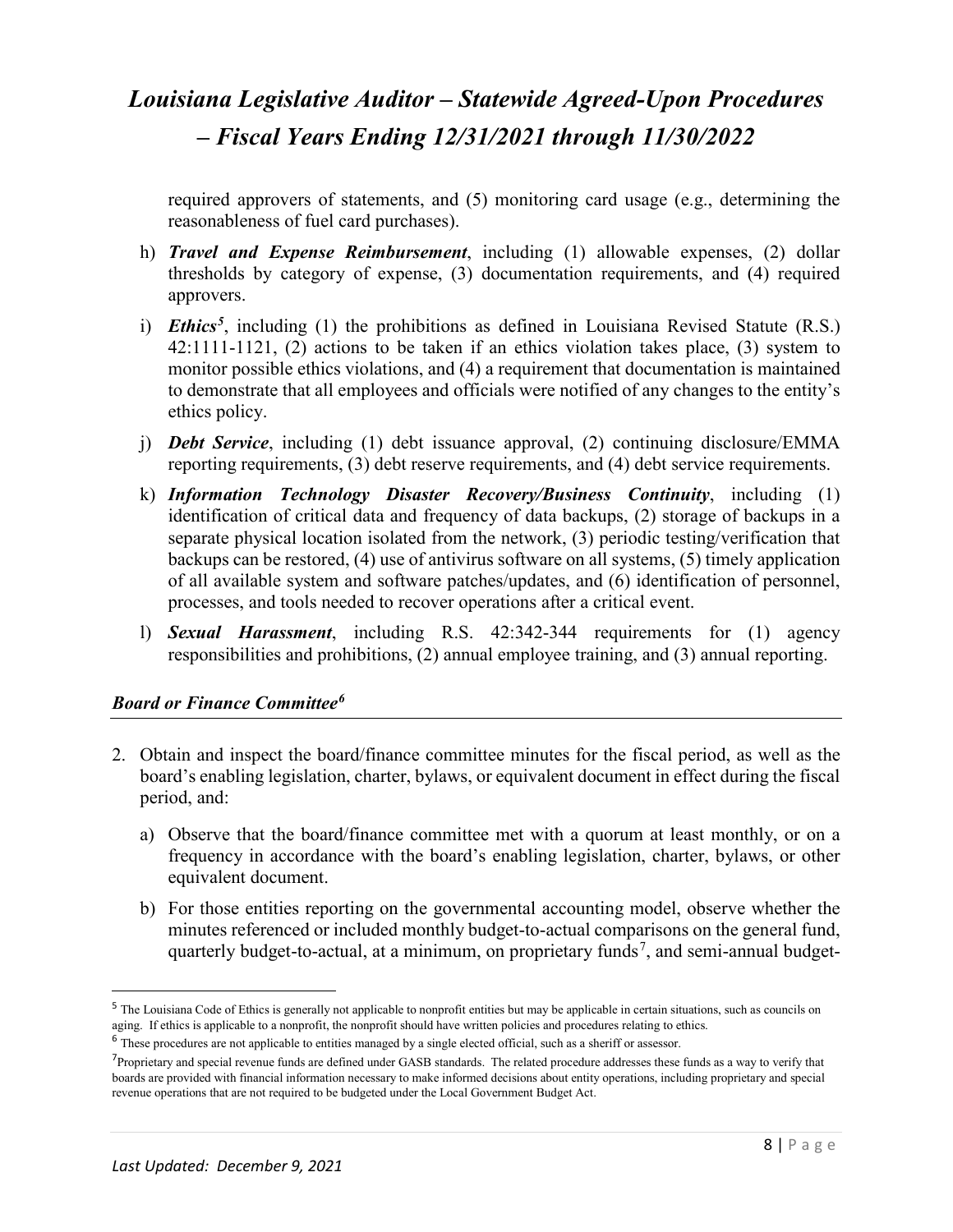to-actual, at a minimum, on all special revenue funds<sup>7</sup>. Alternately, for those entities *reporting on the nonprofit accounting model, observe that the minutes referenced or included financial activity relating to public funds[8](#page-8-0) if those public funds comprised more than 10% of the entity's collections during the fiscal period.*

c) For governmental entities, obtain the prior year audit report and observe the unassigned fund balance in the general fund. If the general fund had a negative ending unassigned fund balance in the prior year audit report, observe that the minutes for at least one meeting during the fiscal period referenced or included a formal plan to eliminate the negative unassigned fund balance in the general fund.

#### *Bank Reconciliations*

- 3. Obtain a listing of entity bank accounts for the fiscal period from management and management's representation that the listing is complete. Ask management to identify the entity's main operating account. Select the entity's main operating account and randomly select 4 additional accounts<sup>[9](#page-8-1)</sup> (or all accounts if less than 5). Randomly select one month from the fiscal period, obtain and inspect the corresponding bank statement and reconciliation for each selected account, and observe that:
	- a) Bank reconciliations include evidence that they were prepared within 2 months of the related statement closing date (e.g., initialed and dated or electronically logged);
	- b) Bank reconciliations include evidence that a member of management/board member who does not handle cash, post ledgers, or issue checks has reviewed each bank reconciliation (e.g., initialed and dated, electronically logged); and
	- c) Management has documentation reflecting it has researched reconciling items that have been outstanding for more than 12 months from the statement closing date, if applicable.

#### *Collections (excluding electronic funds transfers)[10](#page-8-2)*

4. Obtain a listing of deposit sites<sup>[11](#page-8-3)</sup> for the fiscal period where deposits for cash/checks/money orders (cash) are prepared and management's representation that the listing is complete. Randomly select 5 deposit sites (or all deposit sites if less than 5).

 $\overline{a}$ 

<span id="page-8-0"></span> $8$  R.S. 24:513 (A)(1)(b)(iv) defines public funds.

<span id="page-8-1"></span><sup>&</sup>lt;sup>9</sup> Accounts selected may exclude savings and investment accounts that are not part of the entity's daily business operations.

<span id="page-8-2"></span> $10$  The Collections category is not required to be tested if the entity has a third party contractor performing all collection functions (i.e., receiving collections, preparing deposits, and making deposits).

<span id="page-8-3"></span><sup>&</sup>lt;sup>11</sup> A deposit site is a physical location where a deposit is prepared and reconciled.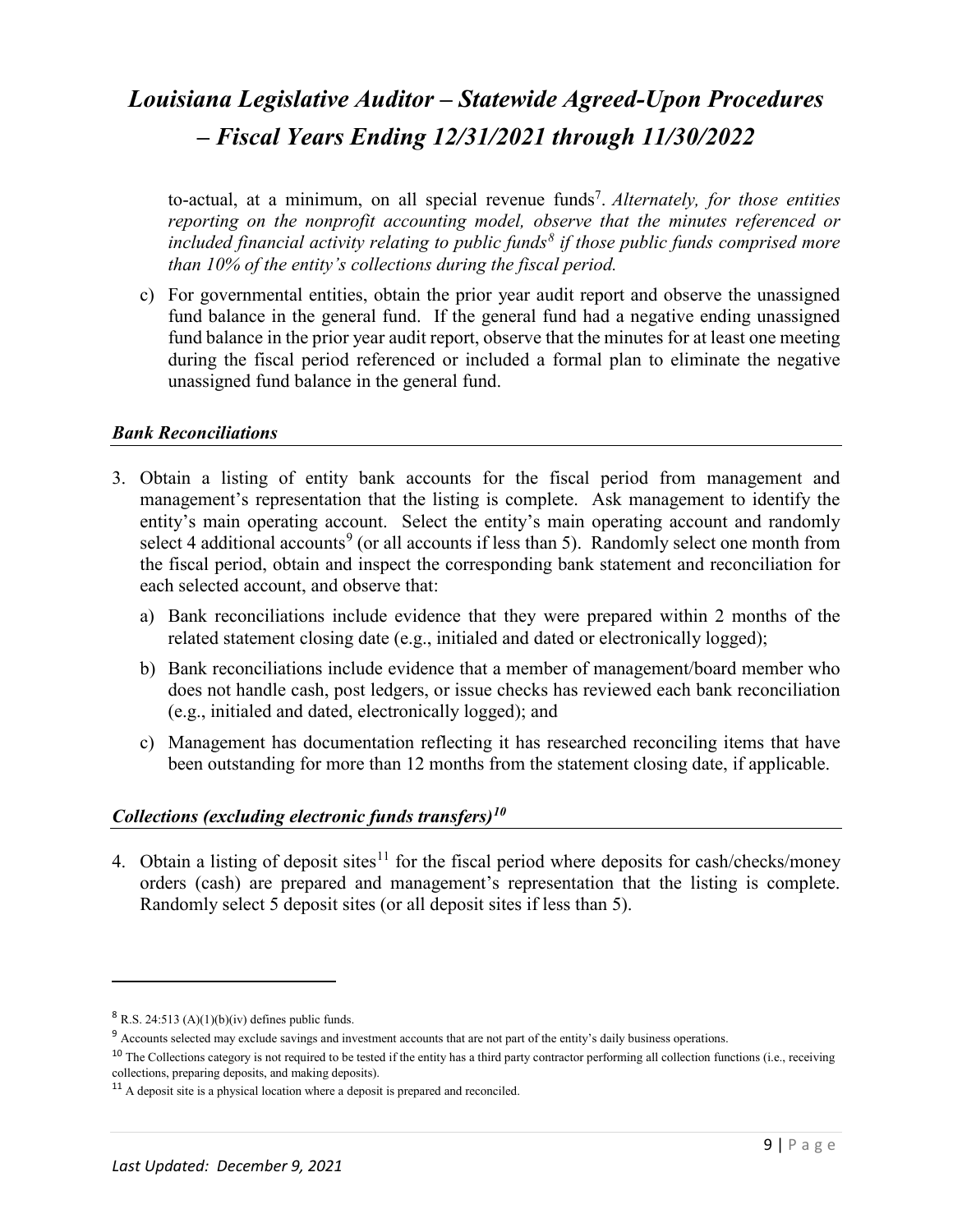- 5. For each deposit site selected, obtain a listing of collection locations<sup>[12](#page-9-0)</sup> and management's representation that the listing is complete. Randomly select one collection location for each deposit site (i.e., 5 collection locations for 5 deposit sites), obtain and inspect written policies and procedures relating to employee job duties (if no written policies or procedures, inquire of employees about their job duties) at each collection location, and observe that job duties are properly segregated at each collection location such that:
	- a) Employees responsible for cash collections do not share cash drawers/registers.
	- b) Each employee responsible for collecting cash is not responsible for preparing/making bank deposits, unless another employee/official is responsible for reconciling collection documentation (e.g., pre-numbered receipts) to the deposit.
	- c) Each employee responsible for collecting cash is not responsible for posting collection entries to the general ledger or subsidiary ledgers, unless another employee/official is responsible for reconciling ledger postings to each other and to the deposit.
	- d) The employee(s) responsible for reconciling cash collections to the general ledger and/or subsidiary ledgers, by revenue source and/or agency fund additions, are not responsible for collecting cash, unless another employee/official verifies the reconciliation.
- 6. Obtain from management a copy of the bond or insurance policy for theft covering all employees who have access to cash. Observe the bond or insurance policy for theft was enforced during the fiscal period.
- 7. Randomly select two deposit dates for each of the 5 bank accounts selected for procedure #3 under "Bank Reconciliations" above (select the next deposit date chronologically if no deposits were made on the dates randomly selected and randomly select a deposit if multiple deposits are made on the same day). *Alternately, the practitioner may use a source document other than bank statements when selecting the deposit dates for testing, such as a cash collection log, daily revenue report, receipt book, etc.* Obtain supporting documentation for each of the 10 deposits and:
	- a) Observe that receipts are sequentially pre-numbered.
	- b) Trace sequentially pre-numbered receipts, system reports, and other related collection documentation to the deposit slip.
	- c) Trace the deposit slip total to the actual deposit per the bank statement.
	- d) Observe the deposit was made within one business day of receipt at the collection location (within one week if the depository is more than 10 miles from the collection location or the deposit is less than \$100 and the cash is stored securely in a locked safe or drawer).
	- e) Trace the actual deposit per the bank statement to the general ledger.

<span id="page-9-0"></span><sup>&</sup>lt;sup>12</sup> A collection location is a physical location where cash is collected. An entity may have one or more collection locations whose collections are brought to a deposit site for deposit. For example, in a school district a collection location may be a classroom and a deposit site may be the school office.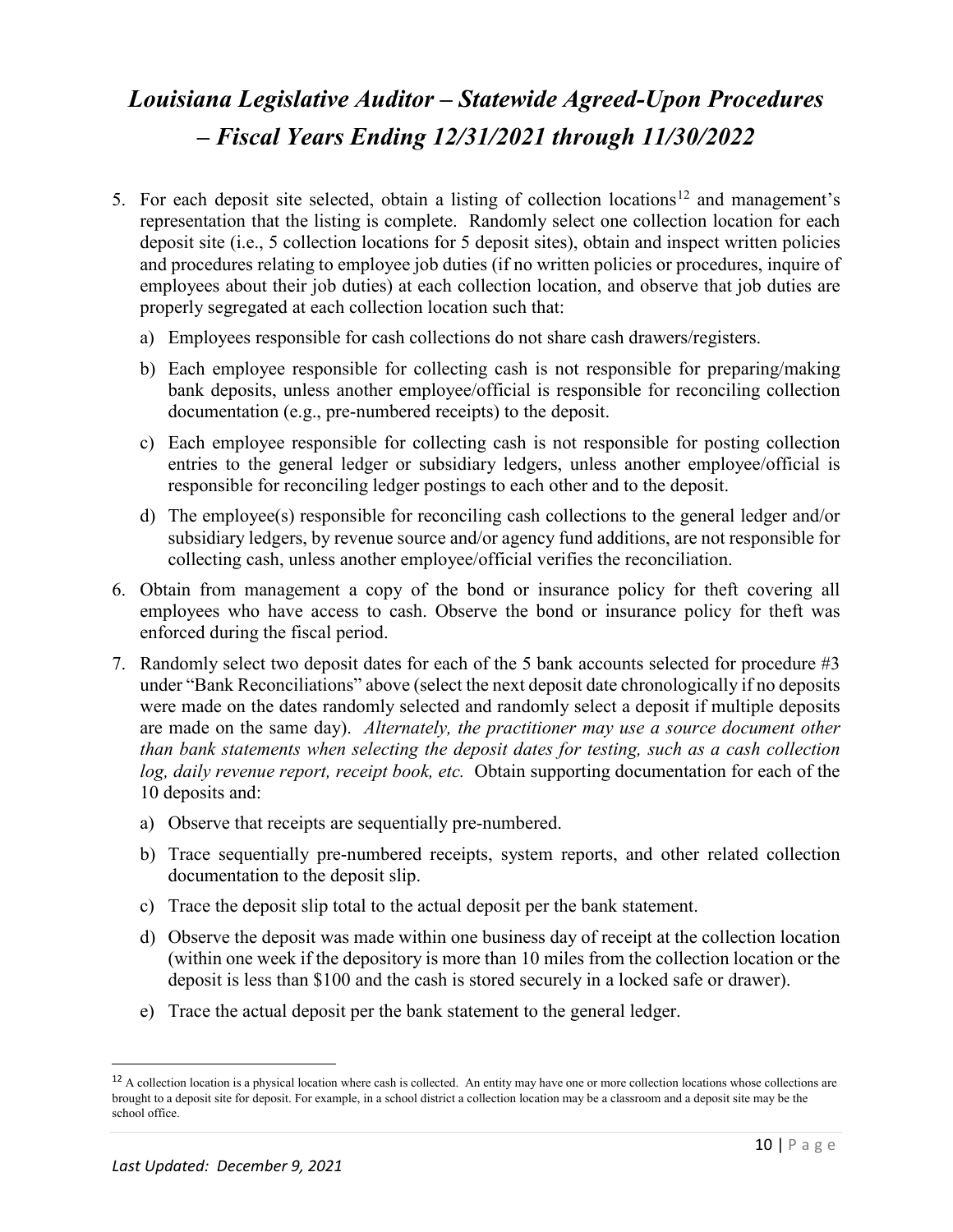### *Non-Payroll Disbursements (excluding card purchases/payments, travel reimbursements, and petty cash purchases)*

- 8. Obtain a listing of locations that process payments for the fiscal period and management's representation that the listing is complete. Randomly select 5 locations (or all locations if less than  $5$ ).
- 9. For each location selected under #8 above, obtain a listing of those employees involved with non-payroll purchasing and payment functions. Obtain written policies and procedures relating to employee job duties (if the agency has no written policies and procedures, inquire of employees about their job duties), and observe that job duties are properly segregated such that:
	- a) At least two employees are involved in initiating a purchase request, approving a purchase, and placing an order/making the purchase.
	- b) At least two employees are involved in processing and approving payments to vendors.
	- c) The employee responsible for processing payments is prohibited from adding/modifying vendor files, unless another employee is responsible for periodically reviewing changes to vendor files.
	- d) Either the employee/official responsible for signing checks mails the payment or gives the signed checks to an employee to mail who is not responsible for processing payments.

[Note: Exceptions to controls that constrain the legal authority of certain public officials (e.g., mayor of a Lawrason Act municipality) should not be reported.]

- 10. For each location selected under #8 above, obtain the entity's non-payroll disbursement transaction population (excluding cards and travel reimbursements) and obtain management's representation that the population is complete. Randomly select 5 disbursements for each location, obtain supporting documentation for each transaction, and:
	- a) Observe whether the disbursement matched the related original itemized invoice and supporting documentation indicates deliverables included on the invoice were received by the entity.
	- b) Observe whether the disbursement documentation included evidence (e.g., initial/date, electronic logging) of segregation of duties tested under #9, as applicable.

#### *Credit Cards/Debit Cards/Fuel Cards/P-Cards*

11. Obtain from management a listing of all active credit cards, bank debit cards, fuel cards, and P-cards (cards) for the fiscal period, including the card numbers and the names of the persons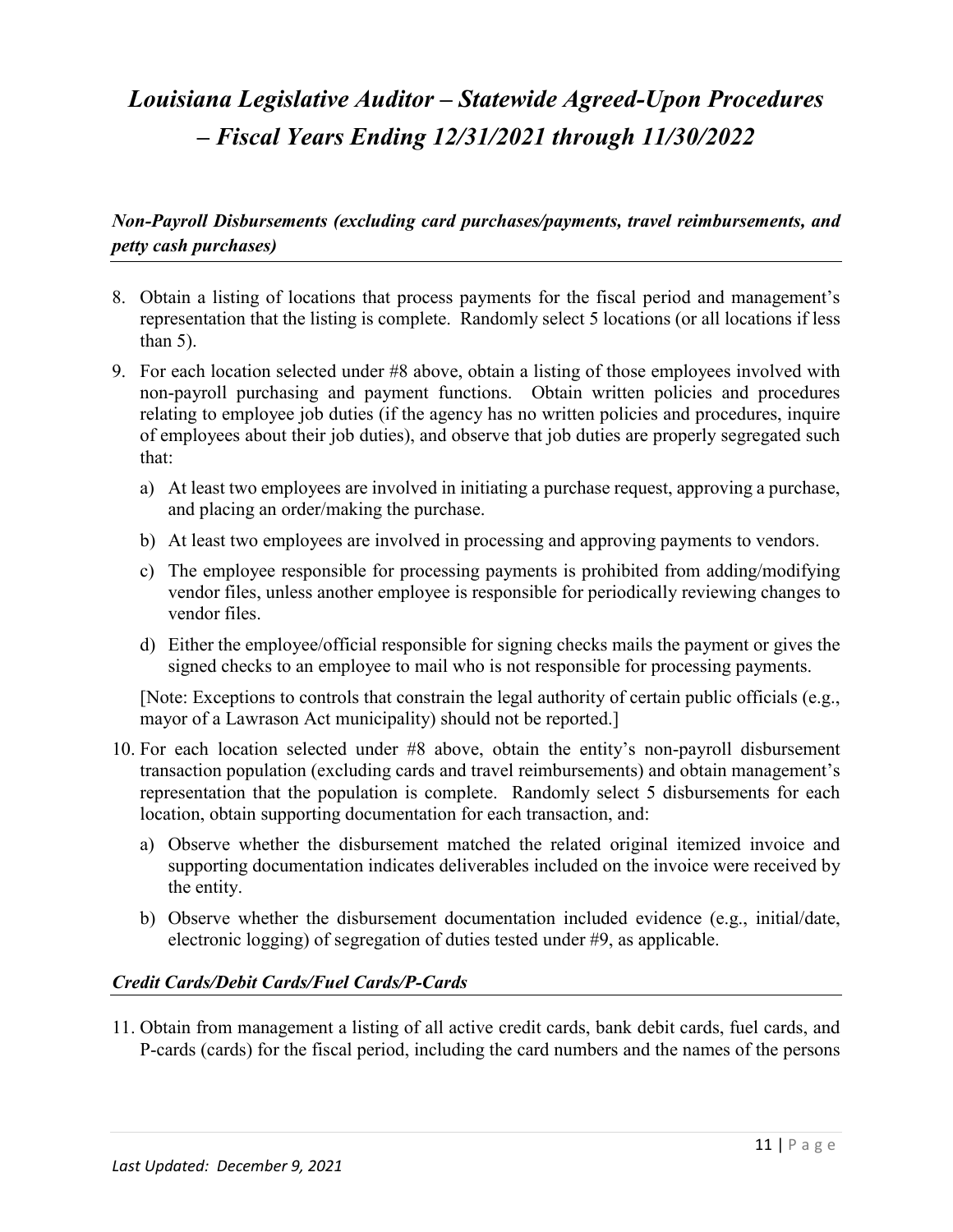who maintained possession of the cards<sup>[13](#page-11-0)</sup>. Obtain management's representation that the listing is complete.

- 12. Using the listing prepared by management, randomly select 5 cards (or all cards if less than 5) that were used during the fiscal period. Randomly select one monthly statement or combined statement for each card (for a debit card, randomly select one monthly bank statement), obtain supporting documentation, and:
	- a) Observe whether there is evidence that the monthly statement or combined statement and supporting documentation (e.g., original receipts for credit/debit card purchases, exception reports for excessive fuel card usage) were reviewed and approved, in writing (or electronically approved), by someone other than the authorized card holder. [Note: Requiring such approval may constrain the legal authority of certain public officials (e.g., mayor of a Lawrason Act municipality); these instances should not be reported.]
	- b) Observe that finance charges and late fees were not assessed on the selected statements.
- 13. Using the monthly statements or combined statements selected under #12 above, excluding fuel cards, randomly select 10 transactions (or all transactions if less than 10) from each statement, and obtain supporting documentation for the transactions (i.e., each card should have 10 transactions subject to testing)<sup>14</sup>. For each transaction, observe it is supported by (1) an original itemized receipt that identifies precisely what was purchased, (2) written documentation of the business/public purpose, and (3) documentation of the individuals participating in meals (for meal charges only). For missing receipts, the practitioner should describe the nature of the transaction and note whether management had a compensating control to address missing receipts, such as a "missing receipt statement" that is subject to increased scrutiny.

#### *Travel and Travel-Related Expense Reimbursements[15](#page-11-2) (excluding card transactions)*

- 14. Obtain from management a listing of all travel and travel-related expense reimbursements during the fiscal period and management's representation that the listing or general ledger is complete. Randomly select 5 reimbursements, obtain the related expense reimbursement forms/prepaid expense documentation of each selected reimbursement, as well as the supporting documentation. For each of the 5 reimbursements selected:
	- a) If reimbursed using a per diem, observe the approved reimbursement rate is no more than those rates established either by the State of Louisiana or the U.S. General Services Administration [\(www.gsa.gov\)](http://www.gsa.gov/).

<span id="page-11-0"></span><sup>&</sup>lt;sup>13</sup> Including cards used by school staff for either school operations or student activity fund operations.

<span id="page-11-1"></span><sup>14</sup> For example, if 3 of the 5 cards selected were fuel cards, only 10 transactions would be selected for each of the 2 credit cards. Conceivably, if all 5 cards randomly selected under procedure #12 were fuel cards, Procedure #13 would not be applicable.

<span id="page-11-2"></span><sup>&</sup>lt;sup>15</sup> Non-travel reimbursements are not required to be tested under this category.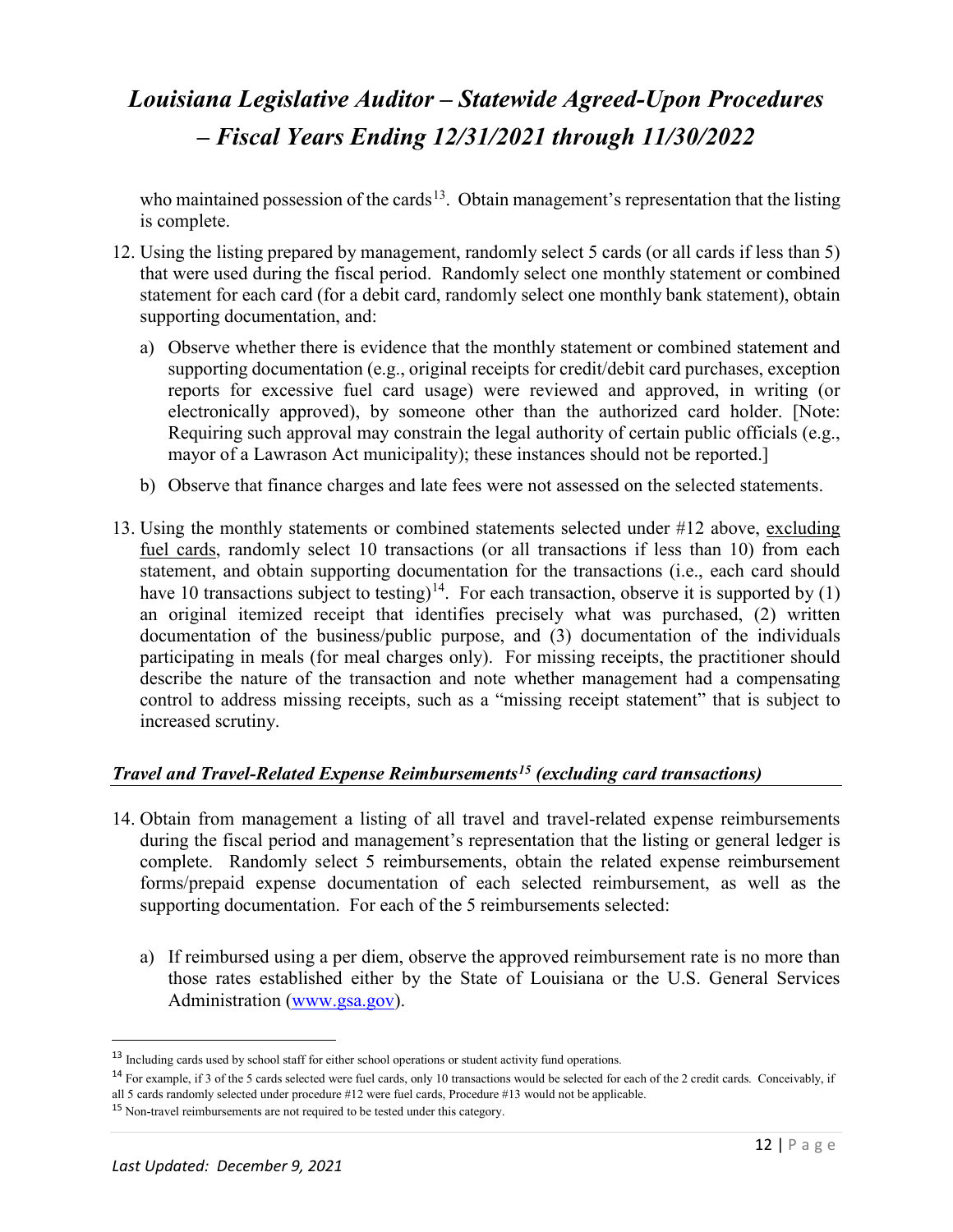- b) If reimbursed using actual costs, observe the reimbursement is supported by an original itemized receipt that identifies precisely what was purchased.
- c) Observe each reimbursement is supported by documentation of the business/public purpose (for meal charges, observe that the documentation includes the names of those individuals participating) and other documentation required by written policy (procedure #1h).
- d) Observe each reimbursement was reviewed and approved, in writing, by someone other than the person receiving reimbursement.

#### *Contracts*

- 15. Obtain from management a listing of all agreements/contracts for professional services, materials and supplies, leases, and construction activities that were initiated or renewed during the fiscal period. *Alternately, the practitioner may use an equivalent selection source, such as an active vendor list.* Obtain management's representation that the listing is complete. Randomly select 5 contracts (or all contracts if less than 5) from the listing, excluding the practitioner's contract, and:
	- a) Observe whether the contract was bid in accordance with the Louisiana Public Bid Law<sup>[16](#page-12-0)</sup> (e.g., solicited quotes or bids, advertised), if required by law.
	- b) Observe whether the contract was approved by the governing body/board, if required by policy or law (e.g., Lawrason Act, Home Rule Charter).
	- c) If the contract was amended (e.g., change order), observe the original contract terms provided for such an amendment and that amendments were made in compliance with the contract terms (e.g., if approval is required for any amendment, was approval documented).
	- d) Randomly select one payment from the fiscal period for each of the 5 contracts, obtain the supporting invoice, agree the invoice to the contract terms, and observe the invoice and related payment agreed to the terms and conditions of the contract.

#### *Payroll and Personnel*

16. Obtain a listing of employees and officials<sup>[17](#page-12-1)</sup> employed during the fiscal period and management's representation that the listing is complete. Randomly select 5 employees or officials, obtain related paid salaries and personnel files, and agree paid salaries to authorized salaries/pay rates in the personnel files.

<span id="page-12-0"></span><sup>&</sup>lt;sup>16</sup> If the entity has adopted the state Procurement Code, replace "Louisiana Public Bid Law" with "Louisiana Procurement Code."

<span id="page-12-1"></span><sup>&</sup>lt;sup>17</sup> "Officials" would include those elected, as well as board members who are appointed.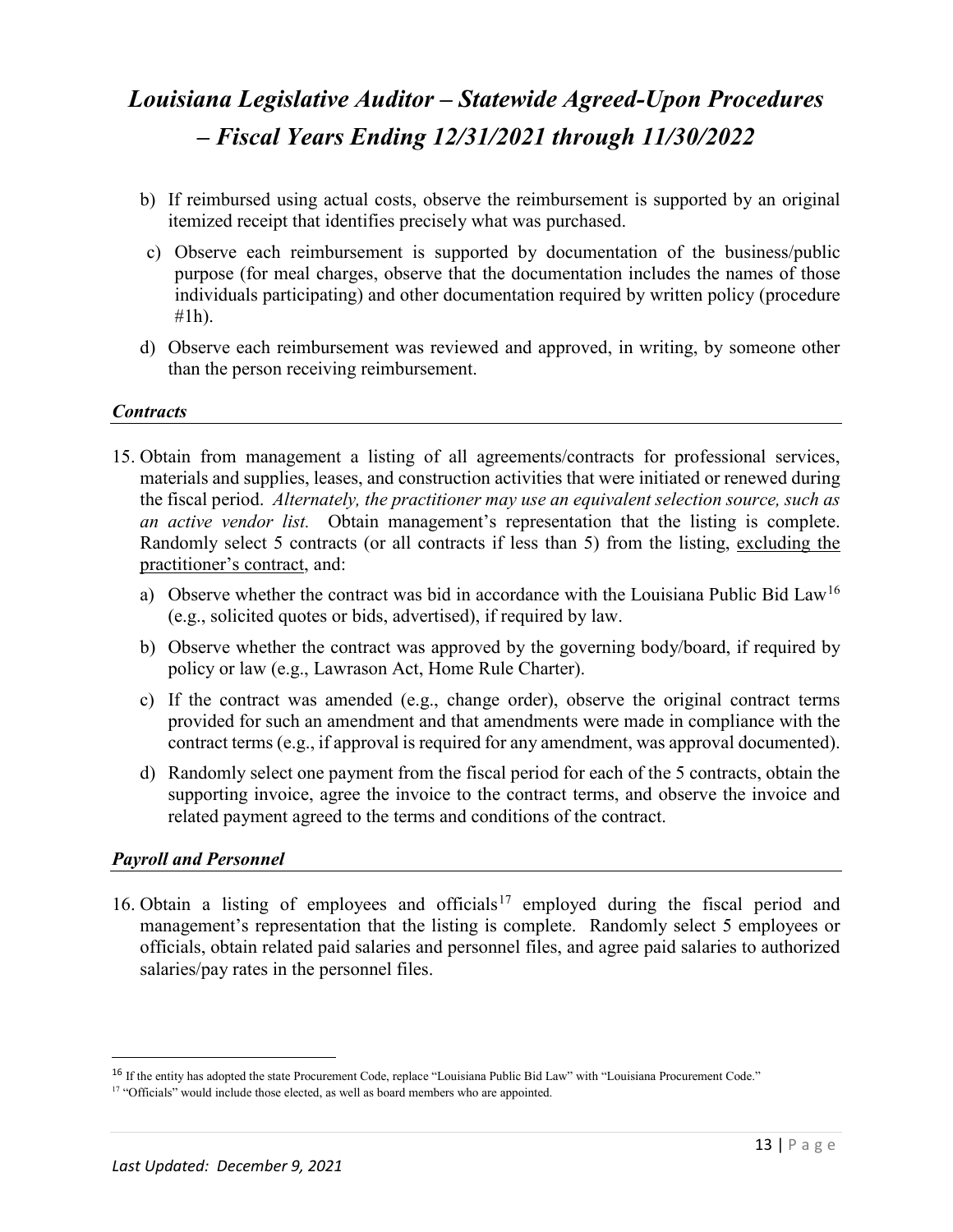- 17. Randomly select one pay period during the fiscal period. For the 5 employees or officials selected under #16 above, obtain attendance records and leave documentation for the pay period, and:
	- a) Observe all selected employees or officials<sup>[18](#page-13-0)</sup> documented their daily attendance and leave (e.g., vacation, sick, compensatory). (Note: Generally, officials are not eligible to earn leave and do not document their attendance and leave. However, if the official is earning leave according to a policy and/or contract, the official should document his/her daily attendance and leave.)
	- b) Observe whether supervisors approved the attendance and leave of the selected employees or officials.
	- c) Observe any leave accrued or taken during the pay period is reflected in the entity's cumulative leave records.
	- d) Observe the rate paid to the employees or officials agree to the authorized salary/pay rate found within the personnel file.
- 18. Obtain a listing of those employees or officials that received termination payments during the fiscal period and management's representation that the list is complete. Randomly select two employees or officials, obtain related documentation of the hours and pay rates used in management's termination payment calculations and the entity's policy on termination payments. Agree the hours to the employee or officials' cumulative leave records, agree the pay rates to the employee or officials' authorized pay rates in the employee or officials' personnel files, and agree the termination payment to entity policy.
- 19. Obtain management's representation that employer and employee portions of third-party payroll related amounts (e.g., payroll taxes, retirement contributions, health insurance premiums, garnishments, workers' compensation premiums, etc.) have been paid, and any associated forms have been filed, by required deadlines.

#### *Ethics[19](#page-13-1)*

l

- 20. Using the 5 randomly selected employees/officials from procedure #16 under "Payroll and Personnel" above obtain ethics documentation from management, and:
	- a) Observe whether the documentation demonstrates each employee/official completed one hour of ethics training during the fiscal period.

<sup>&</sup>lt;sup>18</sup> "Officials" would include those elected, as well as board members who are appointed.

<span id="page-13-1"></span><span id="page-13-0"></span><sup>&</sup>lt;sup>19</sup> The Louisiana Code of Ethics is generally not applicable to nonprofit entities but may be applicable in certain situations, such as councils on aging. If ethics is applicable to a nonprofit, the procedures should be performed.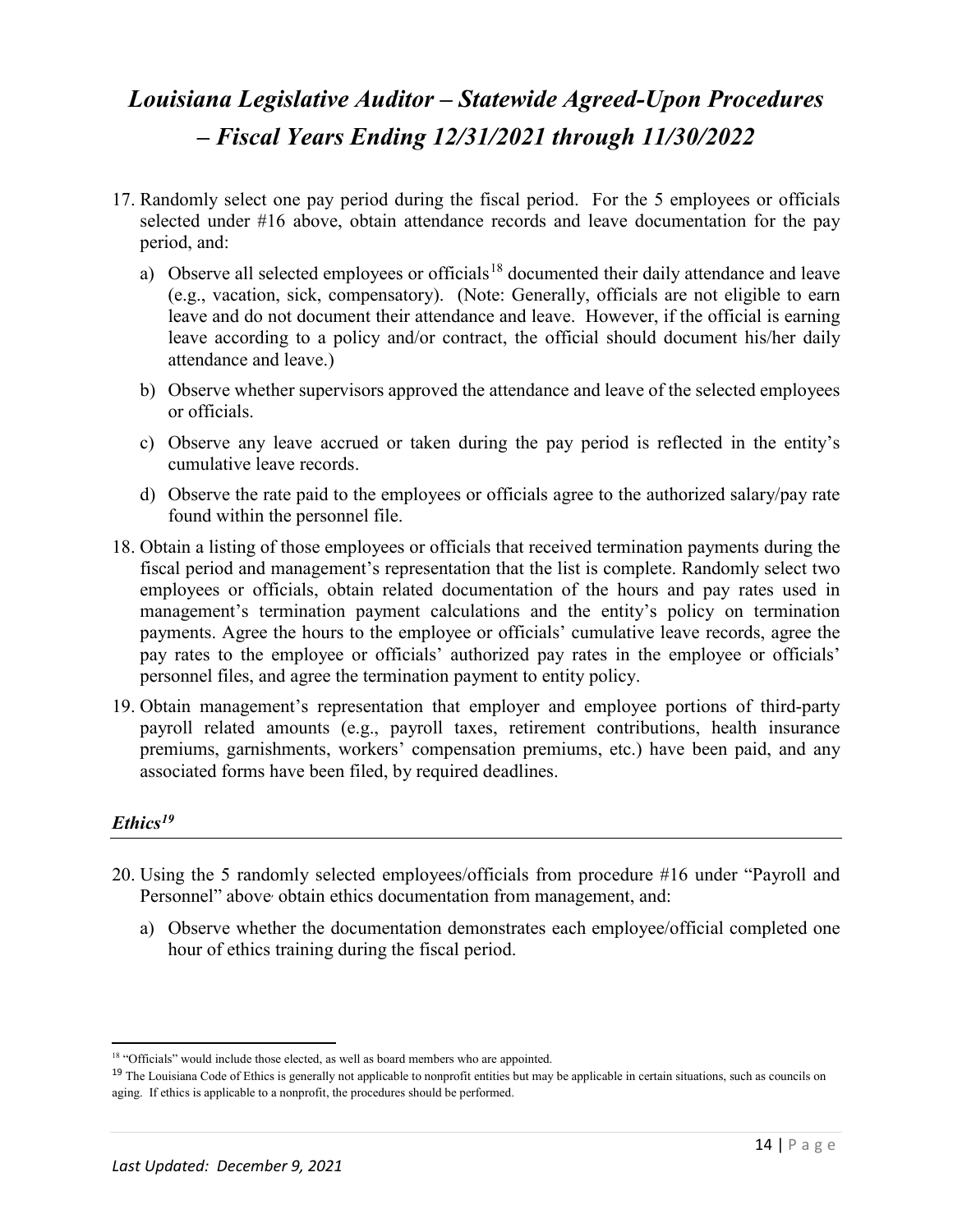b) Observe whether the entity maintains documentation which demonstrates each employee and official were notified of any changes to the entity's ethics policy during the fiscal period, as applicable.

#### *Debt Service[20](#page-14-0)*

- 21. Obtain a listing of bonds/notes and other debt instruments issued during the fiscal period and management's representation that the listing is complete. Select all debt instruments on the listing, obtain supporting documentation, and observe State Bond Commission approval was obtained for each debt instrument issued.
- 22. Obtain a listing of bonds/notes outstanding at the end of the fiscal period and management's representation that the listing is complete. Randomly select one bond/note, inspect debt covenants, obtain supporting documentation for the reserve balance and payments, and agree actual reserve balances and payments to those required by debt covenants (including contingency funds, short-lived asset funds, or other funds required by the debt covenants).

#### *Fraud Notice*

- 23. Obtain a listing of misappropriations of public funds and assets during the fiscal period and management's representation that the listing is complete. Select all misappropriations on the listing, obtain supporting documentation, and observe that the entity reported the misappropriation(s) to the legislative auditor and the district attorney of the parish in which the entity is domiciled.
- 24. Observe the entity has posted, on its premises<sup>[21](#page-14-1)</sup> and website, the notice required by R.S. 24:523.1 concerning the reporting of misappropriation, fraud, waste, or abuse of public funds. $22$

#### *Information Technology Disaster Recovery/Business Continuity*

- 25. Perform the following procedures, **verbally discuss the results with management, and report "We performed the procedure and discussed the results with management."**
	- a) Obtain and inspect the entity's most recent documentation that it has backed up its critical data (if no written documentation, inquire of personnel responsible for backing up critical data) and observe that such backup occurred within the past week. If

<span id="page-14-0"></span><sup>&</sup>lt;sup>20</sup> This AUP category is generally not applicable to nonprofit entities; however, if applicable, the procedures should be performed.

<span id="page-14-1"></span><sup>&</sup>lt;sup>21</sup> Observation may be limited to those premises that are visited during the performance of other procedures under the AUPs.

<span id="page-14-2"></span><sup>&</sup>lt;sup>22</sup> This notice is available for download or print a[t www.lla.la.gov/hotline.](http://www.lla.la.gov/hotline)